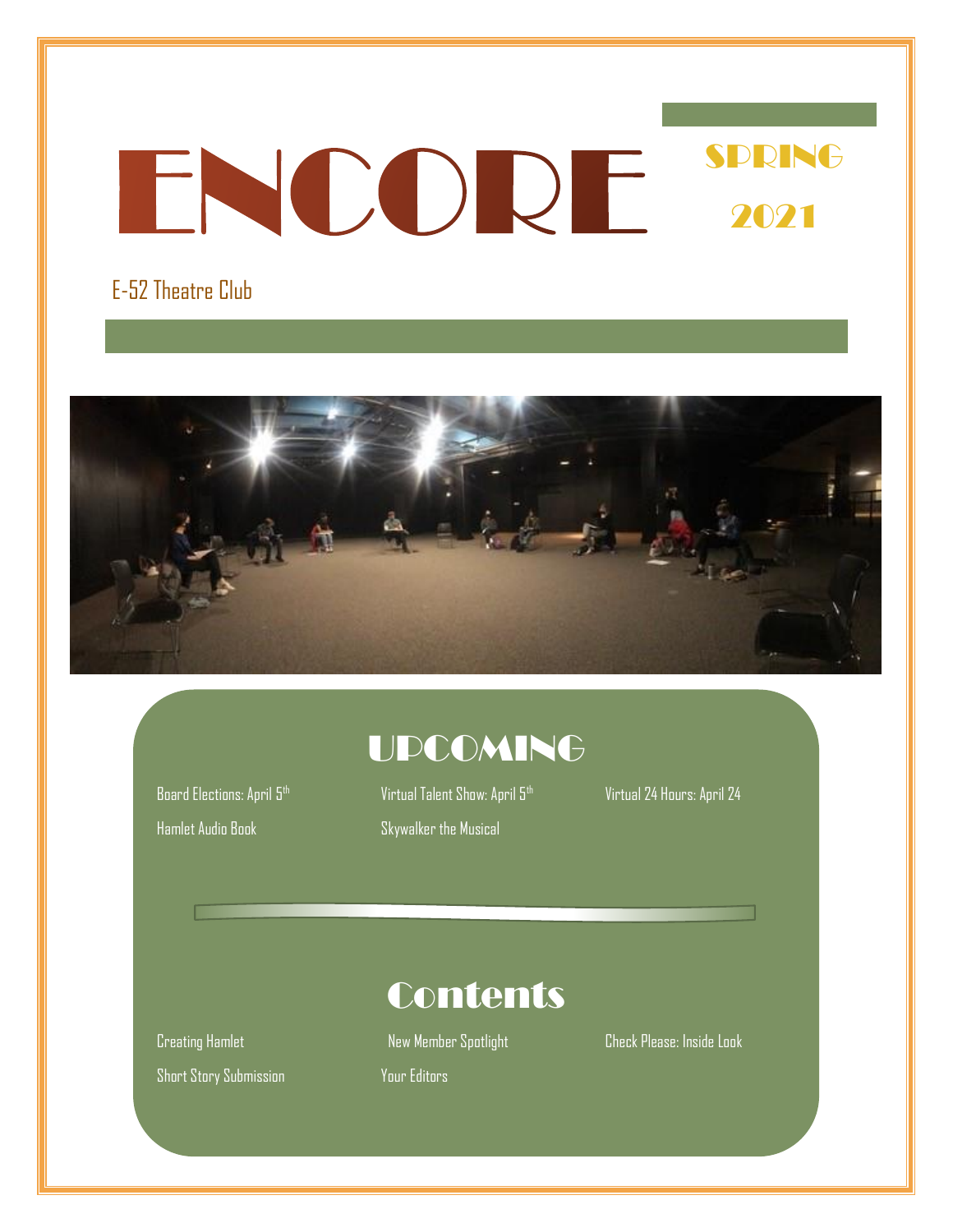### CREATING HAMLET





Ashley Taylor, Director: Like all things, directing *Hamlet* started off as a dream—a shot in the dark—and, in many ways, it still feels like that. This is my favorite show of all time. I've loved it since my senior year of high school when I played Gertrude, and I knew there was no way I would graduate from UD without working on this show again in whatever capacity I could. Over the last year, that "capacity" has certainly changed! My original vision is but the shadow of a dream at this point, and t has been incredibly stressful making adjustments to this show. Not a single decision has been easy, except for my decision to carry on with it. The cast and crew have come together as an amazing support system for creativity, demonstrating their strength, determination, and adaptability. Without their dedication, I would not have been able to keep going with this. For them, I am eternally grateful. Besides, what's cooler than an audiobook? Really! I mean that! It's such an exciting endeavor for E52—discovering new mediums and challenging the cast and crew to push themselves. Now, we can brag (humbly, of course) that in addition to everything E52 has done to meet the challenge of this pandemic, we made an audiobook! The cast can put down voice acting on their resumes! Hello? Disney, here we come! I am beyond proud of everyone involved with this piece and I'm so excited to share all their hard work with the rest of the world! (Yes, the world!)



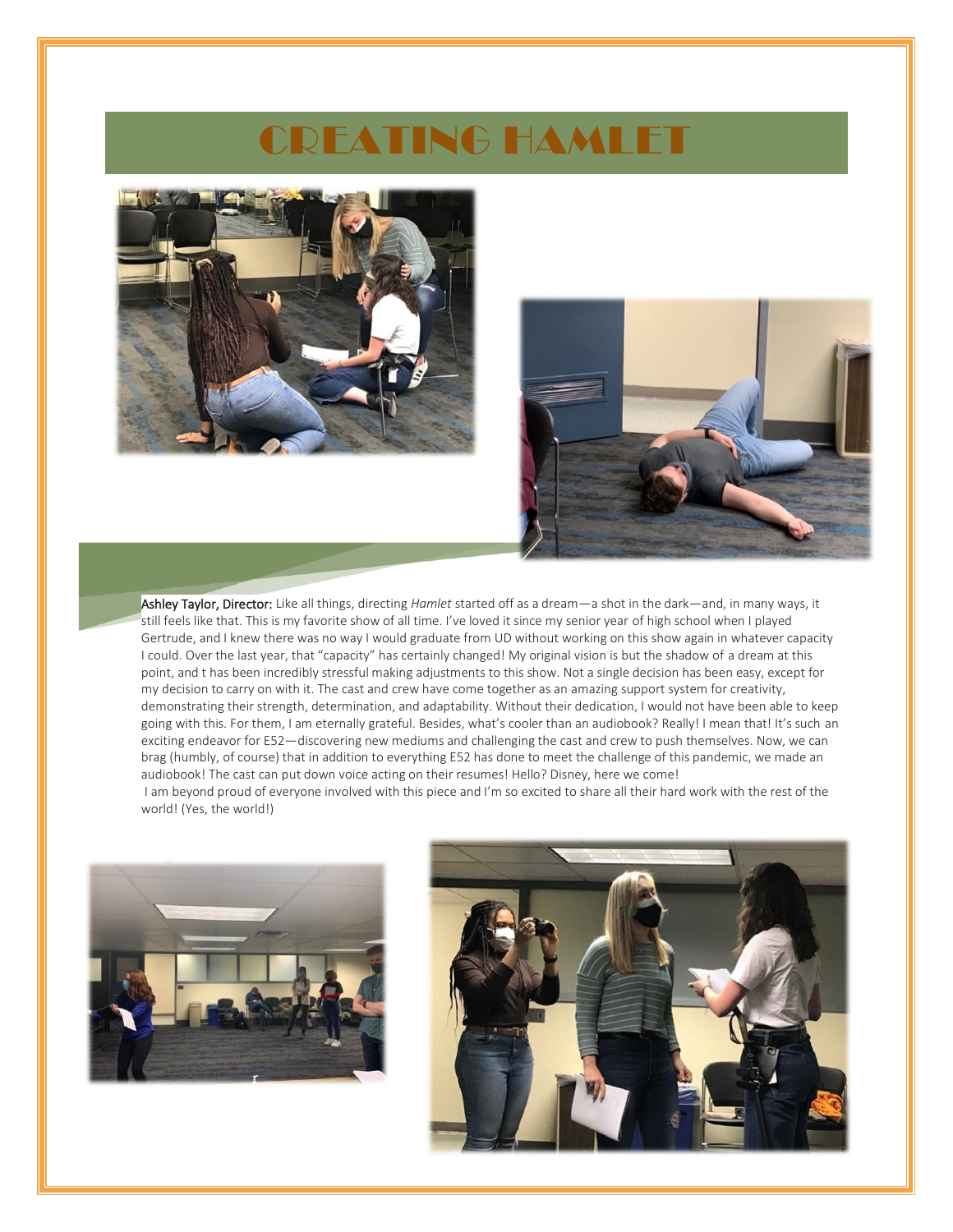### HAMLET CONT'D

**What has the process of modifying Hamlet throughout the last few months been like? What is like to be producing E-52's first ever audiobook?**

Avery Houle, SM: From the beginning of the whole production, *Hamlet* has been an incredibly crazy, exciting, and fulfilling experience. On a personal level, this is my first time taking on a non-acting role in a show, which has been an amazing opportunity. Starting with watching audition videos up until now when I get to sit at rehearsals and work with the rest of the rehearsal staff and the cast, I've learned something at each and every step. The production as a whole has had it's fair share of twists and reimagining's. Starting as a Main Stage production slated for Fall 2020 to a movie to an audiobook and vlogumentary produced in the COVID infected Spring 2021 semester, I think it's safe to say that this production has certainly undergone a huge metamorphosis. But, I believe that this change is going to make our version of *Hamlet* that much more unique and memorable. The talented cast has pivoted with the project beautifully and Director Ashley has been incredibly graceful and thoughtful through all the changes. Even with only a few rehearsals under our belts since deciding to produce an audiobook, I'm already starting to hear the characters being embodied by the cast member's voices. All that to say that while the original vision for our production might have been the victim of "a murder most foul", this reimagined show is going to be one for the ages! It's a unique, out-side-of-the-box production that I'm honored to be a part of. I can't wait until everyone can see and hear all the staff's and cast's hard work come together to create E-52's first audiobook production!

Emily O'Hara, ASM: For me, over the last few months, the biggest thing that comes to mind when thinking about *Hamlet's* production is humility. As the pandemic has been a part of our lives for over a year now, certain amounts of comfort with our new situation has grown. Unfortunately, there is no room to be comfortable in a pandemic, and my original, personal hope of seeing everyone working together again was a bit naive. That being said, the experience of navigating this production from casting over Zoom, to attempting to create a film, and now, going a different course with the audiobook, has been a constant reminder that normal life now is remaining flexible and still very cautious. All of that in mind, this is exactly what Ashley and everyone has been doing, and their work has protected and continued to make this a very positive experience. As for the audiobook itself, I am very excited. I think this will open up so many new doors for E-52, and I am excited to embark on all of the ideas and intricacies that come from engaging with it. I think it's going to end up being something really special.

Christine Marchesano, PM: From that start, we knew that we would all have to be very flexible if this show was going to be produced. With the pandemic and constantly changing campus restrictions, we knew that anything could happen that would affect the show. Ashley had to decide very early on that the original live performance wouldn't be possible and that a movie could. The decision to make it an audiobook definitely wasn't easy, but it did follow with other decisions we all had to make. So far, the cast and crew have been amazing and made the transition in format flawless. As Production Manager, I am around the production staff the most, and they have taken all the excitement from making a movie and put it towards the audio book! Their positions have changed now that we no longer require certain things, but they are so excited about the show that they have changed with them. We are incredibly happy to still be making this show with all our friends, and we cannot wait to listen to the finished product!

Producing E-52's first audiobook is also gearing up to be an amazing new experience! The pandemic has forced us to take on a lot of new events and formats, but they always turn out great and are a safe way to be involved in student theatre! It's so important to keep doing shows virtually for the membership of E-52 but also for our audiences! These events allow so many people to get involved in different ways and the end result is an amazing show that people can listen to and enjoy. I can't wait to listento our first audiobook and for it to be another first in the E-52 books!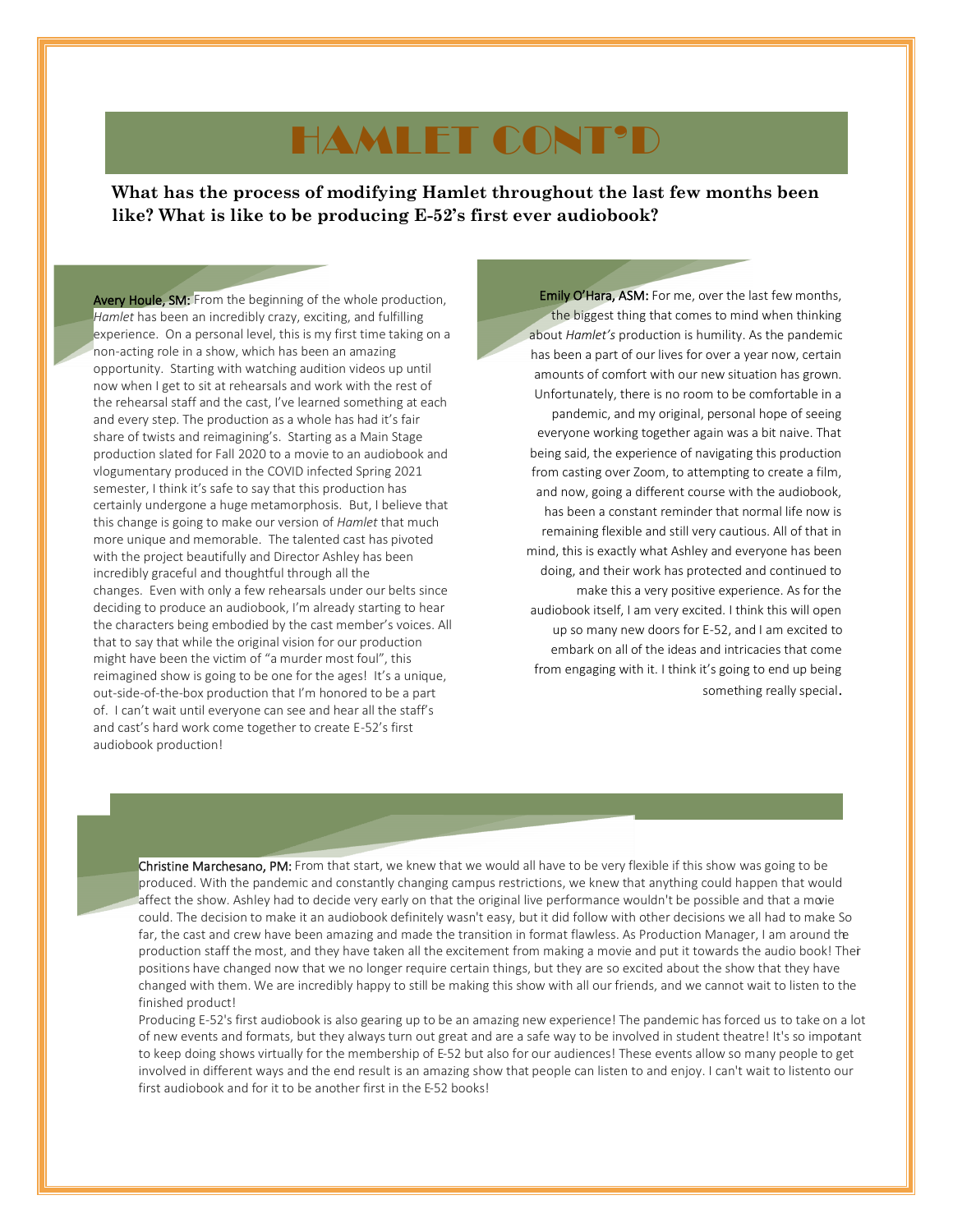### NEW MEMBER SPOTLIGHT

**ANNIE HICKS**: Hi, my name is Annie Hicks and I am a History Education major in the class of 2024. I found out about E-52 at the Student Involvement Fair this past fall. I was a part of stage crew throughout all of high school and I wanted a way to continue that into college. The people at E-52 won me over immediately! I wasn't sure exactly how production staff would work during a fully virtual semester, but we were able to make it work. I am very excited to continue working on p-staff in upcoming productions. So far I have done zoom backgrounds and posters, but maybe one day I will be able to get back into building and tech! I'm so glad that I joined E-52; it has probably been the best part of my college experience thus far.





**JOSIAH TAYLOR:** I'm Josiah Taylor and I'm a freshman Marketing student. I found out about E-52 through StUDent Central's RSO welcome week, and I'm so glad I did! I was super involved in the theater program in high school, and I'm excited to continue that involvement here with E-52. Especially after seeing the strength of the actors here at the Zoom watch party of Noises Off and at this year's SAST, I can't wait to see what I can contribute to the group.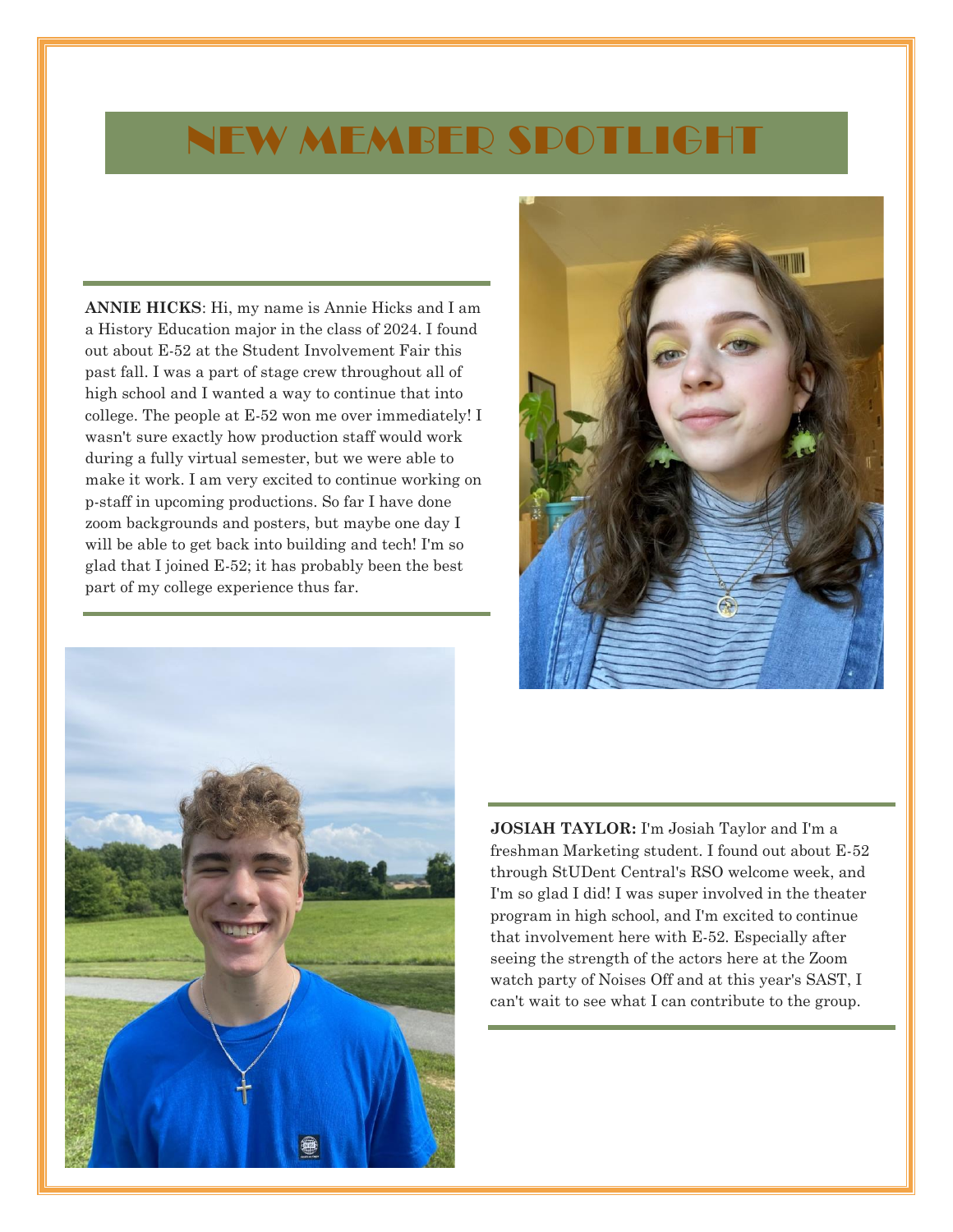### CHECK PLEASE REFLECTIONS



#### Heidi Fliegelman:

I am so thankful that I had the experience to work on *Check Please*! In a winter that was otherwise long, dark, and stressful, it was incredible to have such a positive community to come rehearse with a couple of times a week. The cast was incredibly talented, and I could tell from the first read that our final show was going to be hilarious. Must like working on SAST, working on this production showed me that E-52 is really unstoppable; we can come together to make people laugh no matter what separates us-- even a computer screen! It was also so wonderful to do this with Christine. We have been doing shows together throughout our entire E-52 experience, and I am glad that we could end our senior year as co-directors! All together, I am beyond proud of everyone involved in *Check Please*. We proposed this show on a total whim, but I am incredibly glad that we did. :)

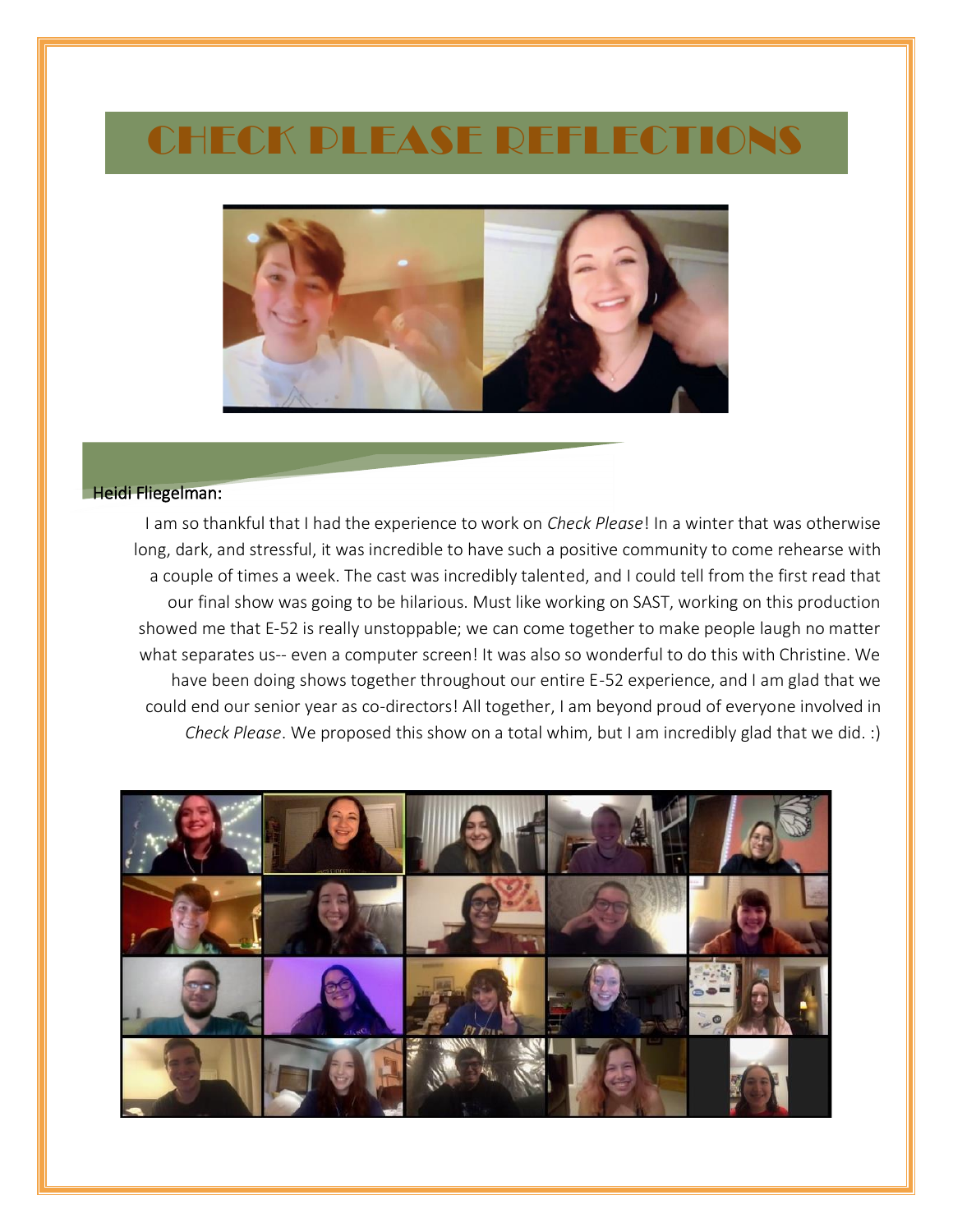### CHECK, PLEASE CONT'D



#### Christine Marchesano:

I had an amazing time directing *Check Please*! It was my first time ever really directing and the cast was so amazing and fun to work with! Even when I was super stressed out from the day, running the rehearsals always made me feel so much better. The cast gave so much life to the script and between their acting and their amazing costumes, they definitely went above and beyond to put on a great show! Even though we were virtual, it honestly never felt like we were on zoom- it always felt like everyone was in the room with me. Right when I thought I knew how a scene was going to go or sound, they would add a new gesture or a new way of saying a line and it cracked me up every time. I'm so happy to have directed with Heidi, we had an amazing time from start to finish and I couldn't imagine directing with anybody else! We almost didn't even choose *Check Please*, but I am really glad that we did. This script was definitely not one to forget :)

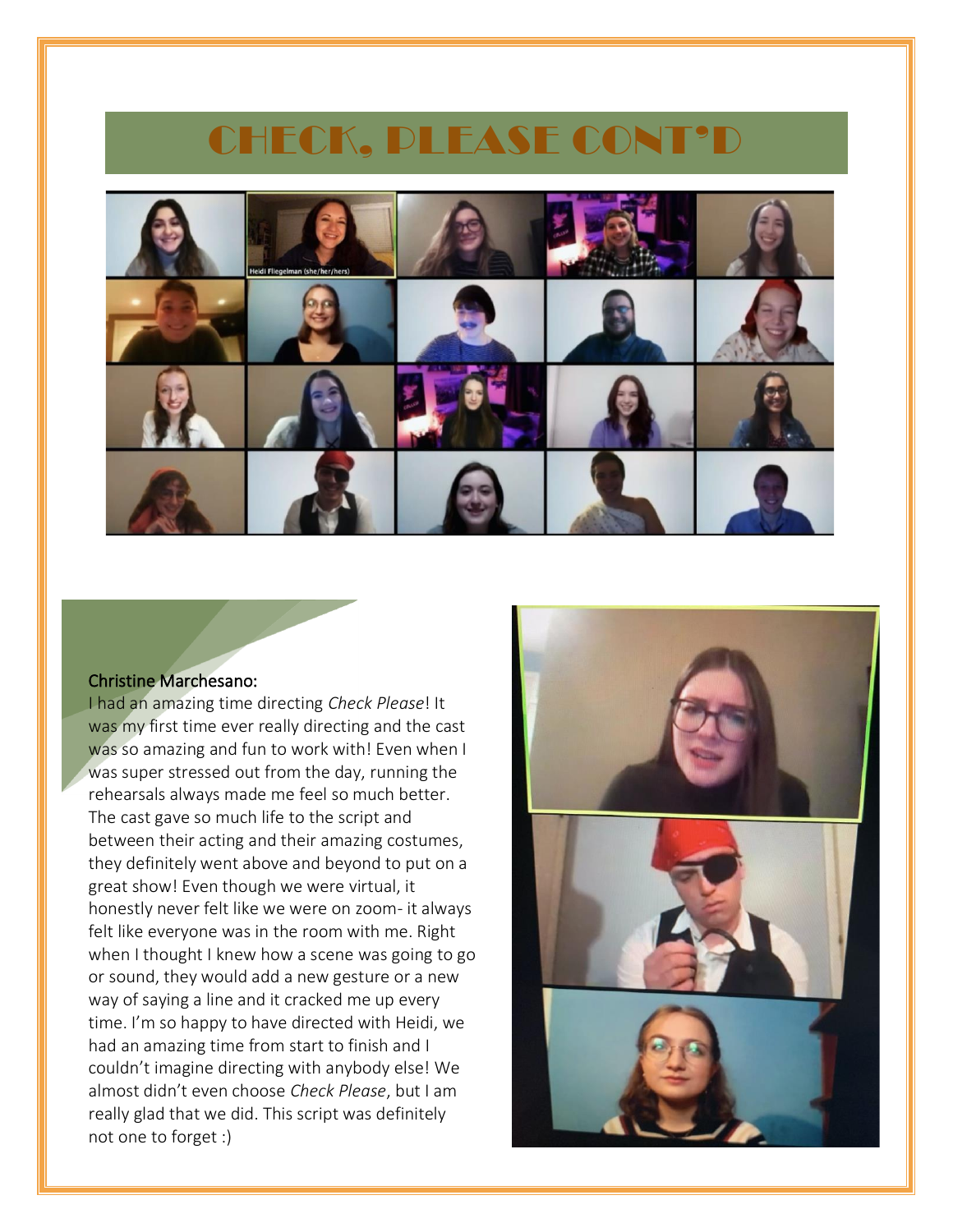## SHORT STORY SUBMISSION

### The Choice By Alexis Kennedy

 I couldn't help but think I was making the wrong decision. My eyes, heavy with exhaustion, kept seeing his face over and over again. I could still feel the graceful touch of his fingers caressing my skin. Even thinking of it gave me chills of delight as my body tingled with the memory. The weekend that passed would never allow things to stay the same. The once best friend was now part of my moral dilemma. We ruined any chance at a normal friendship. Hell! How was I to return home and pretend everything was okay? Was I to go back and resume my life, just like it was before I fell for James? Before I realized that I loved two men? Why was God punishing me? Hadn't I busted my ass to make sure I was doing everything right? How was I to look Matt in the face and lie to him? I had done the worst of the worst. Yet, I didn't even care anymore.

 Should I turn around? Leave everything behind? Should I run as fast as I could back to James' beautiful embrace and say, *I will always love you and only you*? Didn't I say the same to Matt ten years ago when he placed the simple yet elegant single diamond on my finger? How typical of me. Once I get bored of James, who will I turn to next? Who will I THEN say I love?

 A few people staggered in the terminal, pulling their carry-ons. One passerby smiled in my direction. Go figure, I thought, will I fall in love with *him* too? What is wrong with me? Was I making the biggest mistake of my life? I should run. Run all the way back. Who cares about all the material things in Maryland? I love *James*! He loves me too, right? Or maybe not. Maybe I read too much into those perfectly soft lips. Perhaps the squeeze of his hand was just a muscle spasm. Perhaps he only held me so close to forget about Kaylee. She hurt him so bad. I flinched every time his face turned upside down when her name was mentioned. I could see the pain in his eyes as his soul bled a little more. I wanted to make that pain go away. How do I compete with that? I am making the right choice. Why would I stay in Hays anyway? I hated it there. I would only kill myself trying to cover the memory of Kaylee anyway. No. I can't hurt myself for the perfect kiss. What kind of reason is that? So what if I felt sparks when his soft, flavorful lips touched my crooked mouth. So what if my blood boiled and my skin seemed to melt away at his touch. I could have that with Matt if I tried hard enough. I could turn this around. There was no need for this.

"Boarding for flight 352 will begin shortly," an overhead speaker blared.

 A group of eager passengers began to descend on the flight attendant, hoping to be the first one on the plane, as a parent-less toddler ran through the aisles of still-seated travelers. His face filled with delight as what appeared to be a father scooped him up and carried him back to their seats.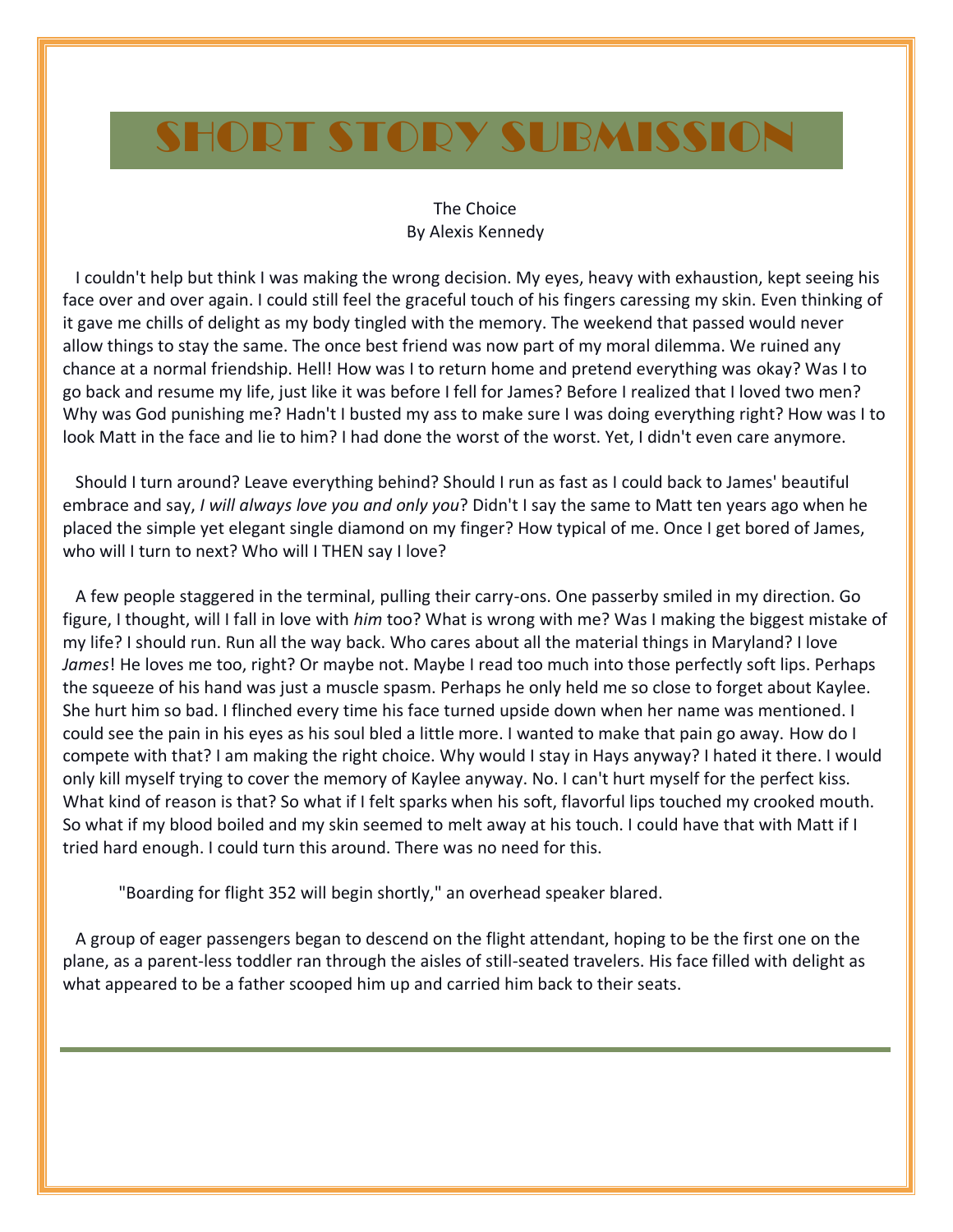### SHORT STORY CONT'D

 Shivers of memories returned to my body as my fingers remembered how they entwined in James' curly brown hair, making my heart flutter. I squeezed my eyes shut and took a deep breath. I remembered the caress of his lips on mine, shortening my breath. Suddenly jerking forward, my eyes shot open. Trying to catch my breath, I could see a middle-aged woman cock her head sideways in confusion at my sudden panic.

"My dear, should I get someone for you? you look pale." She said.

"No, thank you, ma'am. I'm okay," I said with flushed cheeks.

 She smiled and went back to what looked like an old, tattered crossword book. If only my life could be that simple. Instead, I decided to clutter it with more men. Like it was normal or something!

 I knew I would break Matt's heart. He already loathed my relationship with James. *It should be me you talk to. Not him! Why is that too much to ask for of my wife?* He had said years before, and I hated him for making me choose. Now I knew I should have. Matt was right. I should have talked to him. What was I thinking to believe I could keep James a platonic best friend? Why didn't I see what was happening? Why am I *always* so oblivious to my own feelings? I was now in love, almost equally, with two men.

 My head hurt with all the sadness that invaded my once happy life. I could feel a migraine running to slam against my temple.

"Zone two ready for boarding at this time, thank you." the speaker announced.

 *Last chance,* I thought. What did I want? My hands began shaking. My exhaustion quickly changed to nausea as the thoughts tumbled through my mind. This is it. Now or never. Who could I *really* be happy with? I gripped the straps of my backpack too tight. I winced at the pain of my nails digging into my palm. I stood up and began pacing as their names flashed on my head. James. Matt. James. Matt. Oh, This would be so much easier if I didn't love both. I came to a complete stop when I noticed a police officer staring at me.

"You coming or going, miss? I can't have you blocking the door," He asked hurriedly.

"I'm so sorry," I responded with a smile and pushed through the door. I was staying.